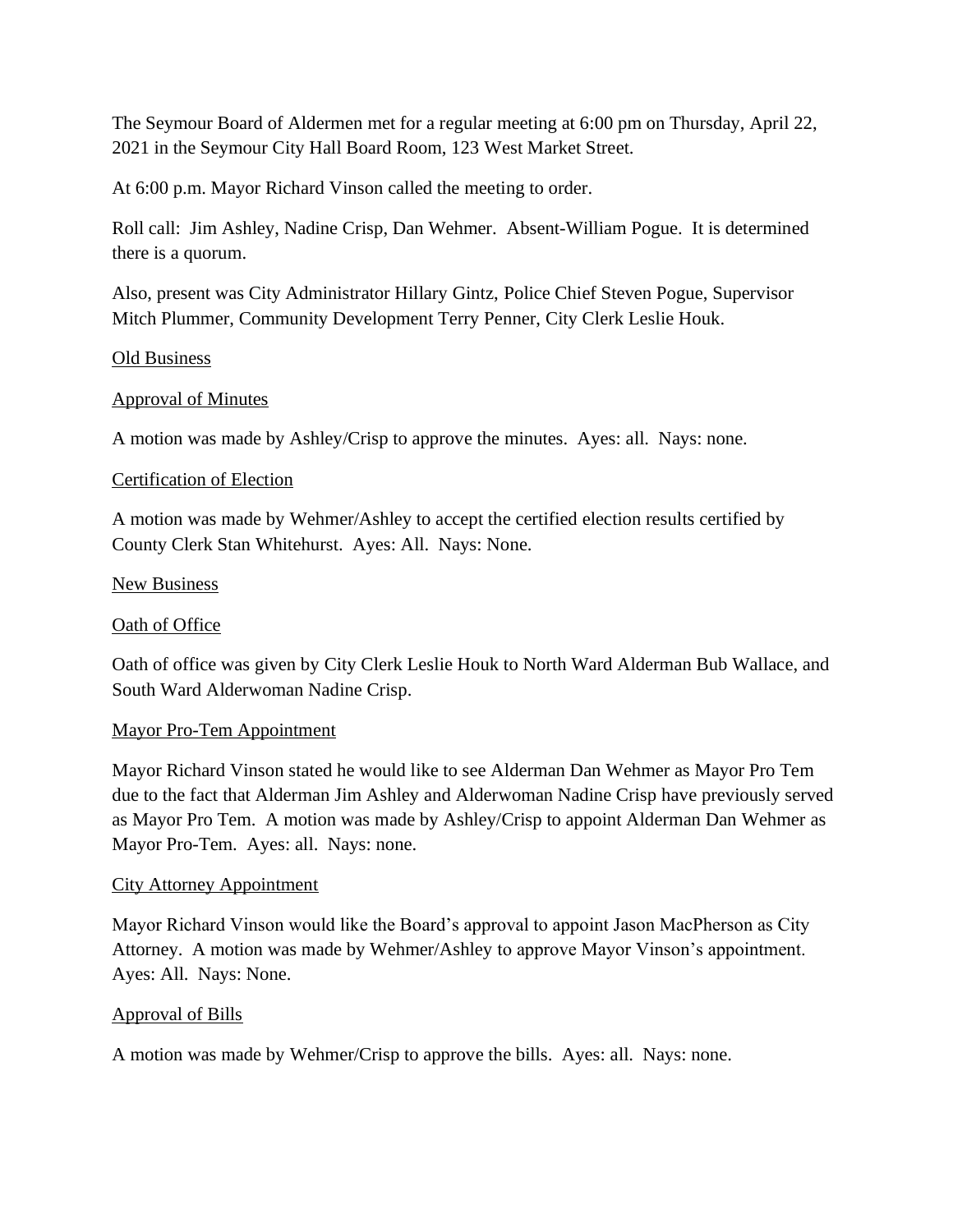## Citizen Comments

# No Comments.

## Library Board

Amber Johnson and Beth Porter were here on behalf of the Library Board. They asked the Aldermen for their opinion on hiring someone to work Saturdays at the Library. City Administrator Hillary Gintz answered that the Library's payroll budget for 2020-2021 is 27,625.00. Payroll expense to date is 19,261.56. Alderman Dan Wehmer responded that his opinion is that he does not care who works Saturdays, but the Aldermen have requested Saturday hours and it still is not happening. Alderman Dan Wehmer stated due to the fact that Saturday hours are being requested by the citizens it is vital to the City providing sales tax funding to the Library. Alderman Jim Ashley also stated that his opinion is that the three current employees rotate Saturdays. Beth asked if this was the consensus of the Board. Mayor Richard Vinson said yes. Alderman Wehmer asked that Beth and Amber be the liaisons for the Library Board.

### Clarice Jeffrey-Modular Home Placement

Clarice Jeffrey purchased 3 lots from the City. She would like to place a doublewide modular home on the lots. City Administrator Hillary Gintz said her property is not zoned for a module home but per City ordinance she can request to be on the Planning and Zoning Board agenda to request placement of a modular home on her property. The Planning and Zoning Board would then take their recommendation to the Board of Aldermen.

# Kyle Belveal-110 Center Drive Concerns

The property behind Kyle Belveal's was in the process of being torn down and removed when he bought his place about a year ago. The house is still there, there is broken glass everywhere. He would like to know when this plans on being completed. City Administrator Hillary Gintz said the property owner had been attending the monthly P&Z meetings with updates. The owner has not been to the meetings for a while. Administrator Gintz will send a letter to the property owner.

# Community Development Report-Terry Penner

### See Report.

Terry Penner has been working with SMORR on an event. The event is Jeep Show and Shine. It would take place on the square. She is tentatively looking at July 17, 2021 from 4:00 pm to 7:00 pm. David Smith has found a band to volunteer to play at the Jeep Show and Shine event on the square in July.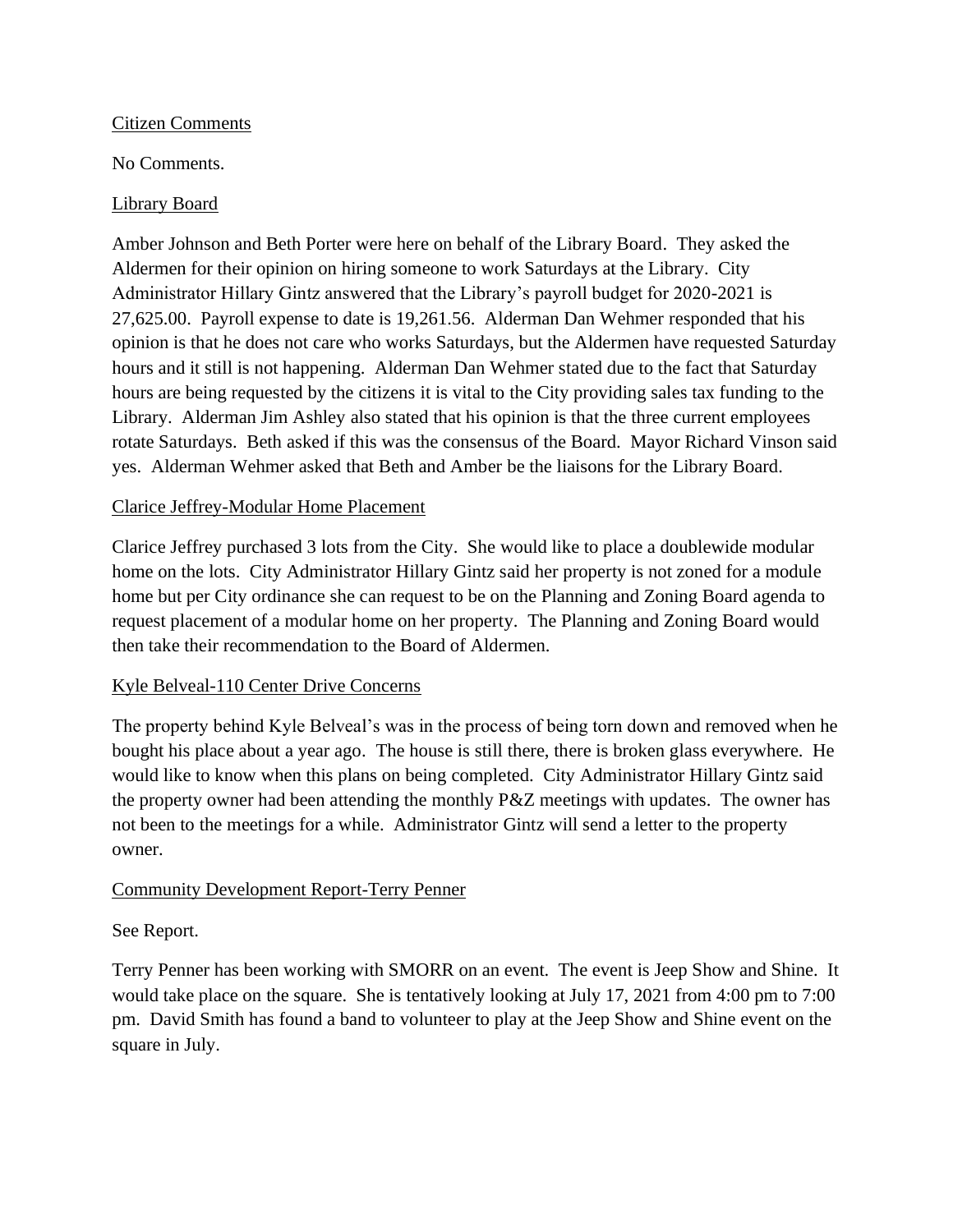## David Smith-Hazelwood Lodge

David Smith is asking the Board's approval for the Shrine to have a beer garden at the Jeep Show and Shine event on the square in July. The Shrine will have an area roped off. People will not be allowed to leave the roped off area with their beer. A motion was made by Wehmer/Wallace to allow the Shrine to have their beer garden. Ayes: Wehmer, Wallace. Nays: Ashley, Crisp. Mayor Richard Vinson broke the tie vote with a Nay. The motion did not pass.

# Police Report-Steven Pogue

Police Chief Steven Pogue shared with the Board an example of an annual report he would like to implement starting with 2021. Chief Pogue would like to present the report February 1 of each year.

### Brixey Cemetery

Sonja Williams's mother passed away in February. She is having trouble getting her mother buried at the family Cemetery which is the Brixey Cemetery. Brixey Cemetery was deeded over to the City September 2017 by Joyce Denney. Sonja and her family would like their family Cemetery back. A motion was made by Ashley/Wallace to empower City Attorney Jason MacPherson to work out the legalities to transfer the Brixey Cemetery back to the family. Ayes: all. Nays: none.

# City Administrator Report-Hillary Gintz

City Administrator Hillary Gintz had heard that citizens were wondering about the meter fee still being collected. The current revenue in meter fees is 175,532.43. The loan for the AMI meters is 475,000.00 with a 10-year note.

### Mayor Report-Richard Vinson

Nothing to Report.

### Aldermen's Report

Alderman Dan Wehmer asked what the status is on the Police Durango getting outfitted. Jason Thompson with Emergency Sight and Sound said it will be about two more weeks.

Alderwoman Nadine Crisp said there will be a food truck coming to town in about three weeks. Alderwoman Crisp asked if the square restrooms are scheduled to get fixed. The work will begin on the restrooms next week. Alderwoman Crisp asked about the striping on the square. This will get scheduled once it gets warmer. Alderwoman Crisp noticed an electric pole leaning at Thoroughfare and Davis Street.